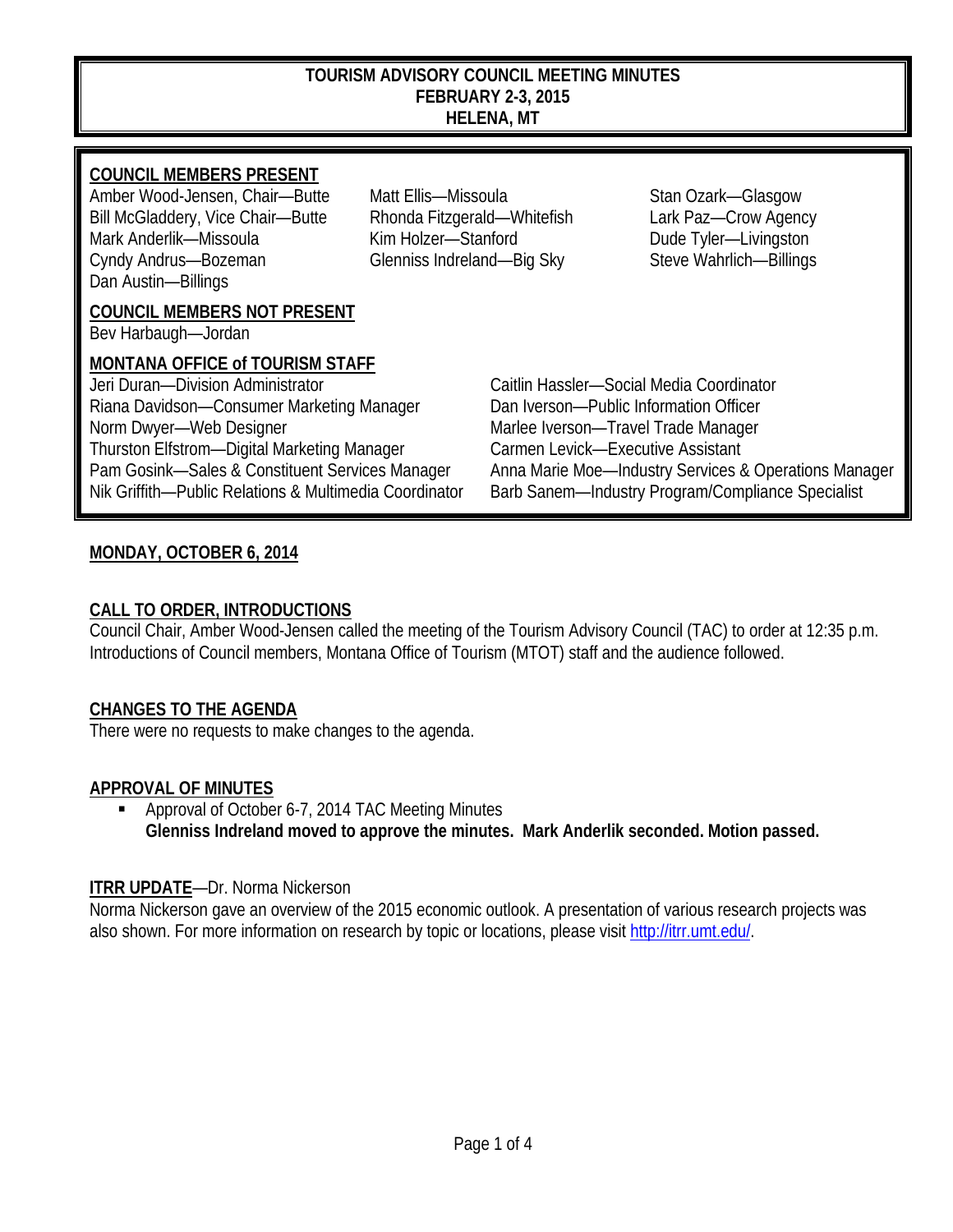## **RESEARCH COMMITTEE**—Bill McGladdery, Chair

Bill gave the recommendations of the Research Committee for FY16 research projects for a total of \$725,479. Those projects are:

- Continuation of the quarterly nonresident visitor analysis
- 2016 outlook and 2015 economic impacts
- **Monitoring of tourism & recreation in MT**
- Data mining of ITRR data sets
- Panel Studies
- **Survey Kits**
- Assessing Character of Place to Guide Geotourism and the Main Street Montana Project—(a case study of two communities)
- Testing the impacts of Glacier Park bicycling on statewide tourism—(current and future projections)
- **Trends and community benefits of tourism as assessed through an analysis of resort tax collections and usage**
- Main Street Montana Project research—(to be determined)

**Bill McGladdery moved to approve the recommendation of the committee. Rhonda Fitzgerald seconded the motion. Motion passed.**

## **MONTANA OFFICE of TOURISM (MTOT) UPDATE**—Jeri Duran, Division Administrator

Montana Office of Tourism (MTOT) and Montana Film Office (MFO) updates were given along with the lodging tax revenue reports.

**CONSUMER MARKETING UPDATE**—Riana Davidson, Consumer Marketing Manager, MTOT

An overview of the "It's Time" marketing campaign was given. The social media campaigns were also presented by Caitlin Hassler.

**VISITMT.com WEBSITE UPDATE**—Norm Dwyer, Senior Web Designer/Project Manager, MTOT Norm presented the redesigned visitmt.com website.

## **TRIBAL TOURISM REPORT**

—Heather Sobrepena-George, Manager, Indian Country Economic Development (ICED), DOC

Heather said that the MTOT tourism workshop held in Browning in the fall of 2014 was very successful in creating some momentum to build and improve economic development and tourism in the area. Since that workshop, the community has reopened the Browning Chamber of Commerce and the local business owners and residents are working together to build tourism in their area. Other outcomes from that workshop include plans to establish a new visitor information center, and working to create events such as a local arts market and farmer's market that could draw interest from those traveling through that region. Heather also reported that Ray Gone with Ft. Belknap tourism group is working to develop a plains safari type of FAM tour in that area.

The ICED program provides a variety of grant funds. Currently, some of those funds will be utilized to upgrade RV parks and campgrounds in the East Glacier Park area. At the recent AIANTA conference, Heather said one of the key take-a-ways was the need for itinierary development and the importance of the tribes working with surrounding tourism businesses to ensure the visitor has an authentic experience.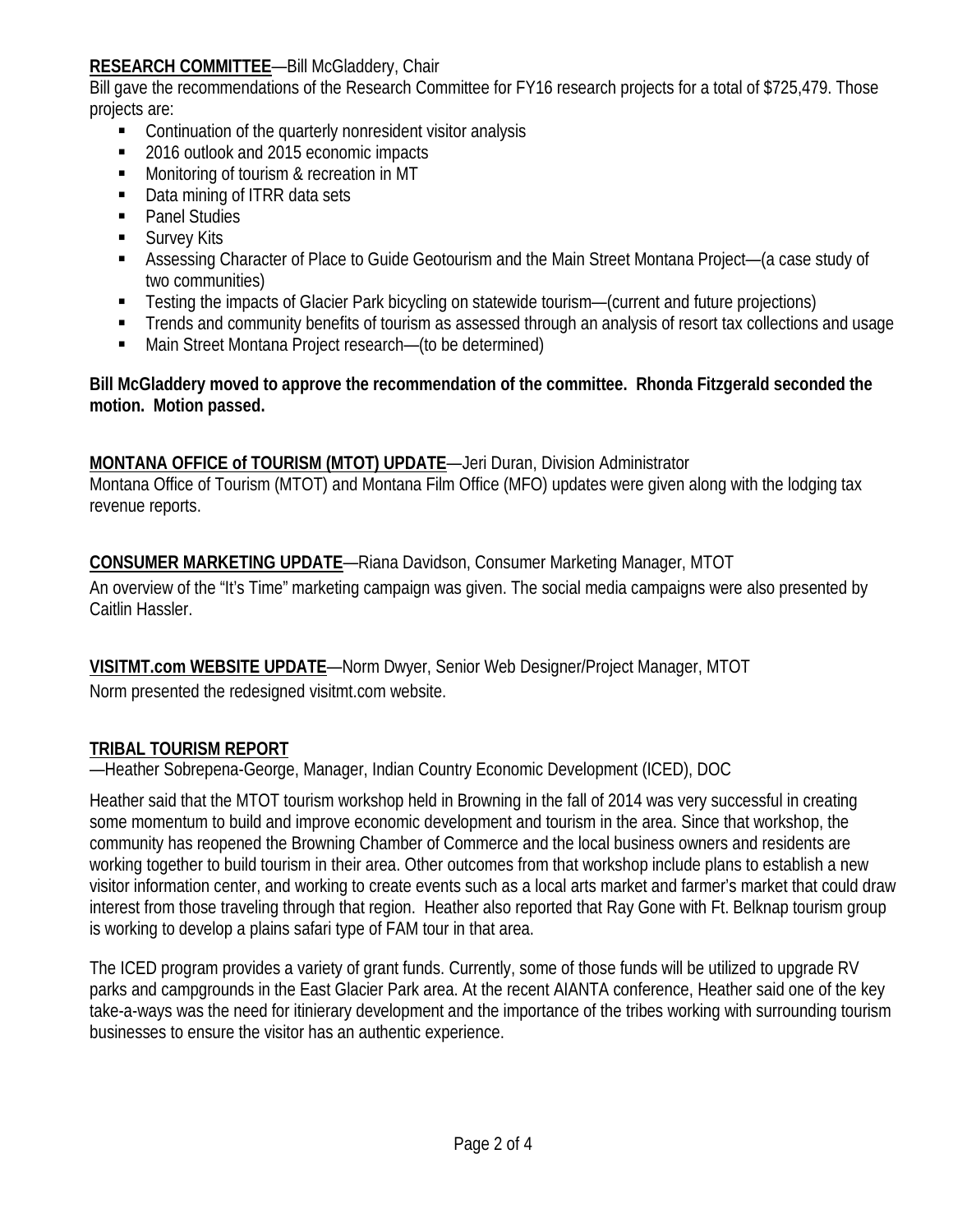### **LEGISLATIVE UPDATE DISCUSSION**

Jeri Duran gave an overview of the legislative bills regarding tourism issues that MTOT is following. Mike Garcia from Voices of Montana Tourism gave an overview of the work that Voices of Montana Tourism is doing to raise awareness for the economic impact of tourism in Montana.

### **MEETING RECESSED**

#### **TUESDAY, JUNE 3, 2014**

Amber Wood-Jensen called the meeting to order at 8:40 a.m. She thanked the reception sponsors for their hospitality.

#### **PUBLIC COMMENT**

*Marysue Costello*: Marysue asked the TAC and MTOT to put some time and effort into working with MDT regarding rumble strips on the roads in Montana as it is a safety concern for bicyclists. She stated that bicycle tourism is a growing market and that rumble strips are an issue that needs to be addressed.

### **STATE PARKS UPDATE**—Chas VanGenderen, Administrator, Montana State Parks

Chas gave an update on the Montana State Parks, including changes in the system, grant programs and the parks board strategic plan. Challenges such as funding and infrastructure for the parks were also discussed.

### **COMMITTEE REPORTS BY RESPECTIVE CHAIRS**

**Executive Committee**—Amber Wood-Jensen, Chair

Discussion at the Executive Committee meeting included legislation, the Montana Main Street Project and the tourism award process for the Governor's Conference on Tourism & Recreation.

Amber said that site selection was also discussed at the Executive Committee meeting. She said that in an effort to streamline and make the process more simplified, the Executive Committee would recommend that the TAC decide where they want to go for their meetings and works with the Site Selection Committee to reach out to those communities to work out the logistics.

**Rhonda Fitzgerald moved to approve the recommendation for site selection. Dude Tyler seconded. Motion passed.**

#### **Marketing Committee/Audits**—Glenniss Indreland, Chair

The Marketing Committee recommended final approval for the following FY14 audits:

 *Southwest Montana*: Approval as submitted with uncommitted funds on hand of \$82.45.

 **Stan Ozark moved to approve the recommendation. Dude Tyler seconded. Motion passed.**

 *Big Sky CVB*: Approval as submitted with uncommitted funds on hand of \$84,195.06.  **Bill McGladdery moved to approve the recommendation. Kim Holzer seconded. Motion passed.**

 *Bozeman CVB*: Approval as submitted with uncommitted funds on hand of \$0.00.  **Dude Tyler moved to approve the recommendation. Mark Anderlik seconded. Motion passed.**

 *Great Falls CVB*: Approval as submitted with uncommitted funds on hand of \$0.00.  **Steve Wahrlich moved to approve the recommendation. Matt Ellis seconded. Motion passed.**

 *Helena CVB*: Approval as submitted with uncommitted funds on hand of \$5,425.14.  **Bill McGladdery moved to approve the recommendation. Kim Holzer seconded. Motion passed.**